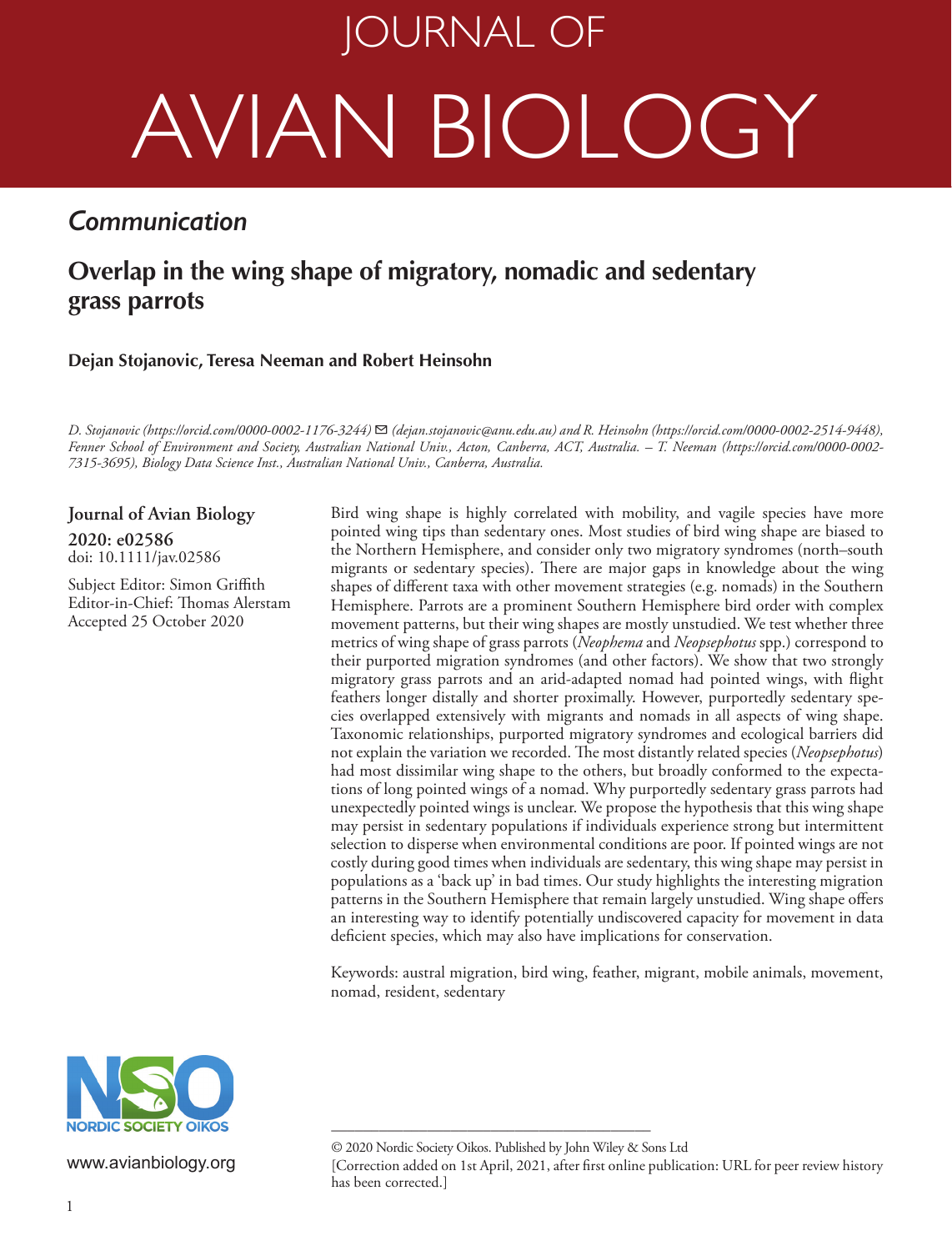# **Introduction**

Bird wing shape is a trait that is highly correlated with mobility, and vagile species have more pointed wings than sedentary ones (Mönkkönen 1995, Lockwood et al. 1998, Sheard et al. 2020). Pointy wings (i.e. where the longest flight feather is close to the leading edge of the wing) have less drag and allow faster, more aerodynamically efficient flight but less maneuverability than round wings (Lockwood et al. 1998). Vagile species experience intense selection pressure for wing shape, particularly during physically demanding phases of life history like migration or dispersal. Sexual selection (Prum 1998, Carvalho Provinciato et al. 2018) and selection for foraging ability (Gustafsson 1988, Marchetti et al. 1995) or territorial defense (Vanhooydonck et al. 2009) may impose additional, competing pressures on wing shape. The cumulative outcome of these different selection pressures can result in divergent wing shapes between sexes and ages within a species (Fernández and Lank 2007), let alone between related species (Minias et al. 2015). However, the extreme physical demands of migration as a general rule produce more pointed wings in migrants than sedentary conspecifics and congeners (Lockwood et al. 1998) regardless of other selective processes (Sheard et al. 2020).

The majority of studies of bird wing shape are biased to the Northern Hemisphere, and typically consider only two migratory syndromes (north–south migrants or sedentary species). Other migration syndromes, such as nomadism, also occur in the Northern Hemisphere (Newton 2008, 2012), however there has been very little study of wing shape of nomads. This knowledge gap extends to the Southern Hemisphere, where there are few studies of bird wing shape despite evidence of a diverse range of migration syndromes in the region (Dingle 2008a). Furthermore, while passerines and shorebirds are the primary focus of wing shape studies in the literature, a taxonomically diverse array of species exhibit interesting movement patterns in the Southern Hemisphere. For example, parrots are a prominent Southern Hemisphere bird order with complex movement patterns (Webb et al. 2014). However, there has been only limited study of morphological adaptations of parrot wings (Sheard et al. 2020), despite their diverse movement strategies (Dingle 2008b). Given the relationship between wing shape and vagility in the existing literature, this phenotypic trait may be a useful starting point to discover undocumented mobility in data deficient parrots. This may be particularly important for conservation given that mobile animals are disproportionately more threatened than sedentary ones (Runge et al. 2014), and parrots are among the most threatened bird orders (Olah et al. 2016).

In this study, we use wing shape to develop new hypotheses about the migratory syndromes of the grass parrots (*Neophema* and *Neopsephotus* spp.) (Joseph et al. 2012). There has been very little direct research on the spatial ecology of most grass parrots, but they are believed to vary from sedentary to nomadic and migratory (Higgins 1999). At least two species undertake annual north–south migrations, but

even sedentary species may occasionally disperse long distances (Higgins 1999). However, evidence for categorization of migration syndromes of the grass parrots is weak except for two species (Dingle 2008b). Given that several grass parrots are of conservation concern (NSW Scientific Committee 2009, Dept of Environment Land Water and Planning 2016) understanding their potential migratory syndromes is important for conservation management of the species, as well as improving knowledge of the diverse movement strategies of animals in an understudied region. To address this knowledge gap we test the hypothesis that purportedly migratory/ nomadic grass parrots should have pointier wings than species believed to be more sedentary.

# **Methods**

#### **Study species and predictions**

Orange-bellied parrots are tentatively considered the sister lineage to a complex comprising rock *N. petrophila*, elegant *N. elegans* and blue-winged parrots *N. chrysostoma* (Provost et al. 2018). Those four species are sister to a clade comprising scarlet-chested *N. splendida* and turquoise parrots *N. pulchella*. Bourke's parrot *Neopsephotus bourkii* is the sister lineage to *Neophema* (Provost et al. 2018). Grass parrots are small (40–50 g) birds endemic to Australia (Higgins 1999). One is a habitat generalist (blue-winged parrots: coastal, woodland and arid habitats), but most are specialists of coastal (orange-bellied and rock parrots), woodland (elegant and turquoise parrots) and arid habitats (scarlet-chested and Bourke's parrots) (Higgins 1999). Movement ecology of grass parrots is mostly unstudied, but we summarize the (largely anecdotal) observations of movements for each species (collated in Higgins 1999). Orange-bellied parrots are obligate migrants. Different subpopulations of blue-winged parrots may be partial/obligate migrants, resident or nomadic. Rock parrots may be sedentary but undertake regular sea crossings between offshore islands and the adjacent mainland, and may disperse when not breeding. Scarlet-chested parrots may be irruptive or nomadic. Bourke's and elegant parrots may be sedentary or nomadic at different locations and times. Turquoise parrots may be sedentary or locally nomadic. Based on this information, we expect that wing shape of orange-bellied, blue-winged, scarlet-chested and Bourke's parrots should reflect their vagile behaviour and be the most pointed. Turquoise and elegant parrots may be the least vagile and should have the roundest wings. Rock parrots may be intermediate due to their flights over the sea, but potentially smaller range than migrants and nomads.

#### **Quantification of wing shape and comparison among all grass parrot species**

We present data from 54 orange-bellied parrots, 46 bluewinged parrots, 30 elegant parrots, 31 rock parrots, 31 scarletchested parrots, 34 turquoise parrots and 32 Bourke's parrots.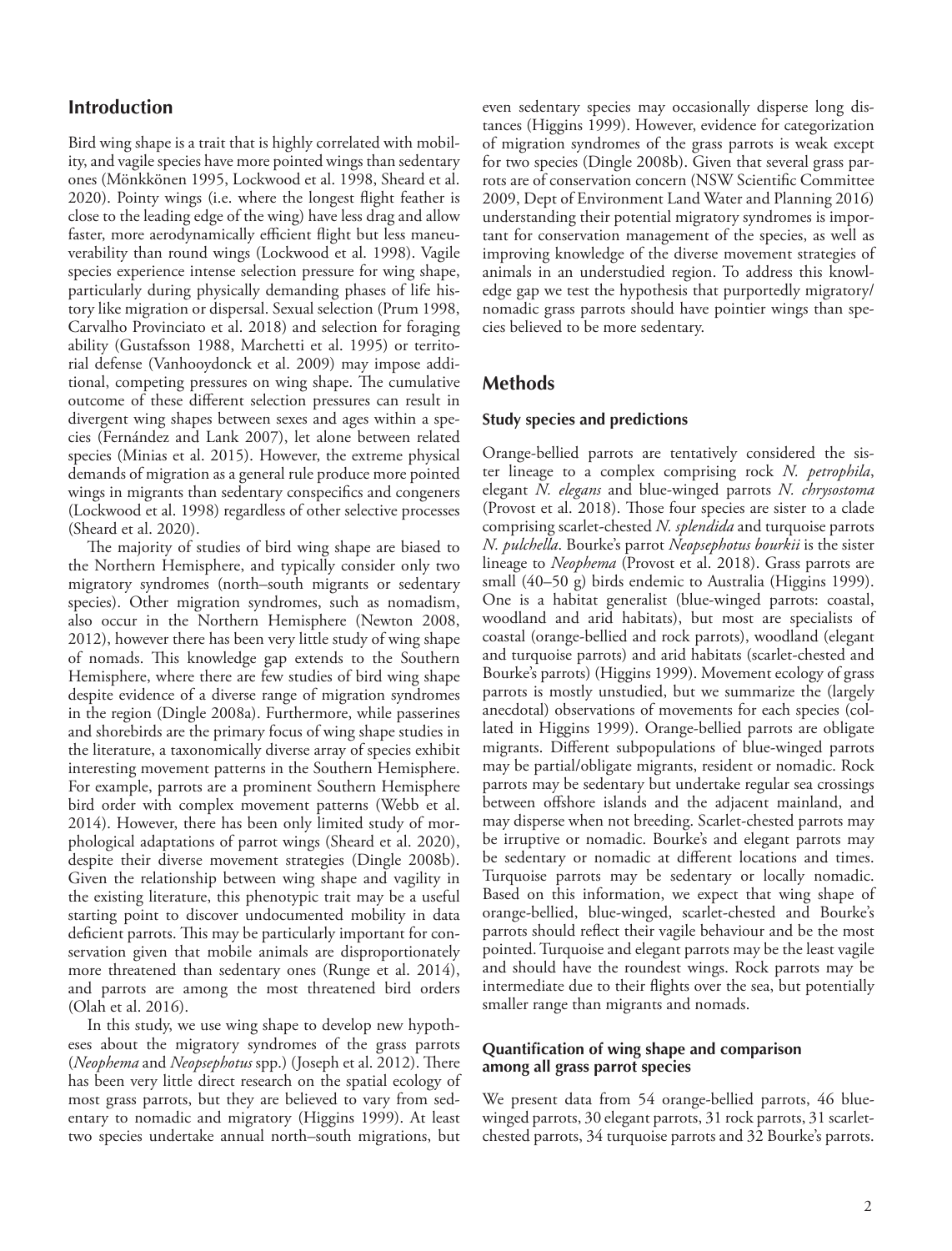There was a roughly even split between sexes in data for each species. We measured study skins at the Australian National Wildlife Collection, Australian Museum, American Museum of Natural History, Harvard Natural History Museum, Museum of Victoria, South Australian Museum and the Tasmanian Museum and Art Gallery. The mean collection date was 1946 (range: 1857–2016), and because museum skins stop shrinking after three years (Green 1980, Harris 1980) specimen age was unlikely to influence our study.

Specimens were measured using electronic calipers (to the nearest 0.01 mm) and a thin, soft plastic ruler (1 mm). We measured: 1)  $L_W$  – unflattened wing chord, 2) unflattened length of the longest primary flight feather (measured from the point where the calamus inserted into the skin – we followed (Jenni and Winkler 1989) to measure the length of feathers), 3)  $\Delta Q$  values (following the method of Lockwood et al. 1998, including the feather numbering system where p1 forms the leading edge of the wing), i.e. distances between the tip of each primary flight feather from the tip of the longest primary feather and 4)  $\bar{S}_L$  – the distance between the carpal joint and the tip of the most distal secondary on the folded wing. These measurements are illustrated in Supplementary information. We excluded juveniles (identified from specimen tags and metadata), specimens with broken or worn flight feathers, and specimens where the wings were not in the resting position. Because suitable wild-born specimens of all species (particularly orange-bellied parrots) were scarce in museum collections, we included some birds that had individual missing feathers (p4–p8), and estimated the ΔQ value as midway between the two feathers adjacent the gap. We excluded birds missing p1–p3. Either p9 or p10 were missing in 19 skins in our sample, so to minimize impacts on our sample size, we only included  $\Delta Q1-8$  values in the analysis and thus included these skins in the study. DS took all the measurements and quantified measurement error using a subset of repeat-measured birds. Measurement repeatability was high, and observer error accounted for mean 12.6% of variance across the traits measured (range: 5–23%).

To quantify variation in wing shapes we undertook our analysis in four steps. We provide code and data in the supplementary materials. We used adjusted ΔQ values (length of the longest feather minus  $\Delta Q$ , scaled to account for size differences among species by subtracting the over-all mean length from the length of each individual feather) as the response variable for steps one and two.

First, we used MANOVA to compare adjusted  $\Delta Q$  values of the eight flight feathers between the grass parrots in a multivariate framework. Second, we used a linear mixed model to identify which feathers differed in adjusted ΔQ values and to quantify the magnitude of those differences. We fitted an interaction between species and feather number (p1–p8) as the fixed effect and included specimen ID as a random term. Third, we implemented size constrained components analysis (SCCA) using adjusted ΔQ values (Lockwood et al. 1998). This produced indices of wing roundness/pointedness (component 2, C2), and concavity/convexity of the trailing edge of the wing (component 3, C3) for all birds in the sample. C2 and C3 are scaled to remove variation attributable to differences in body size among species, which is critical in interspecific comparisons (Lockwood et al. 1998). Fourth, we calculated hand-wing index (HWI), which is related to dispersal ability of birds (Sheard et al. 2020) because it is a simple index of wing aspect ratio that can easily be measured on skins (Claramunt and Wright 2017). We calculated HWI using the formulation presented by Claramunt et al (2012):

$$
HWI = 100 \times \frac{\left(L_W - S_L\right)}{L_W}
$$

We then used linear models to test for differences in C2, C3 and HWI among the grass parrots and to test whether taxonomic relationships or aspects of species life history explain wing shape. We used the most recent phylogeny for grass parrots (Provost et al. 2018) and assigned the species to the following subgenera: *Neopsephotus* (Bourke's parrot); *Neophema* (scarlet-chested and turquoise parrots), and; *Neonanodes* (blue-winged, elegant, orange-bellied and rock parrots). We also categorized species migration syndromes based on the available information: migratory (blue-winged and orange-bellied parrots); nomadic (Bourke's and scarletchested parrots); sedentary (elegant, rock and turquoise parrots). Although these categorizations may not account for the true breadth of movement strategies of these animals, they are based on the best (if weak) information about their general migration syndromes (Higgins 1999). Finally, we identified the most resistant ecological barriers faced by each species during potential dispersal: the sea (blue-winged, orangebellied and rock parrots); arid habitats (Bourke's and scarletchested parrots); woodlands (elegant and turquoise parrots). We also recorded the collection date of specimens, because biometric traits can change over relatively short time frames in birds (Bosse et al. 2017).

For each of our three response variables in turn (C2, C3 and HWI), we fitted linear mixed effects models using the package *lme4* (Bates et al. 2015). Fixed effects included migration syndrome, ecological barriers, collection date, sex and species ID and an interaction between sex  $\times$  species. We limited most models to main effects to avoid overfitting and to simplify interpretation. We included subgenus as a random effect in all models to control for taxonomy. We selected from among competing models based on ΔAIC < 2 (Burnham and Anderson 2002).

All code and raw data are presented in Supplementary information as markdown script, including additional exploratory analysis.

# **Results**

#### **Comparison among grass parrot species**

The multivariate test found significant differences in adjusted ΔQ values between the grass parrot species (Pillai's Trace=0.95, F=8.95, df=7,  $p$  < 0.0001). There were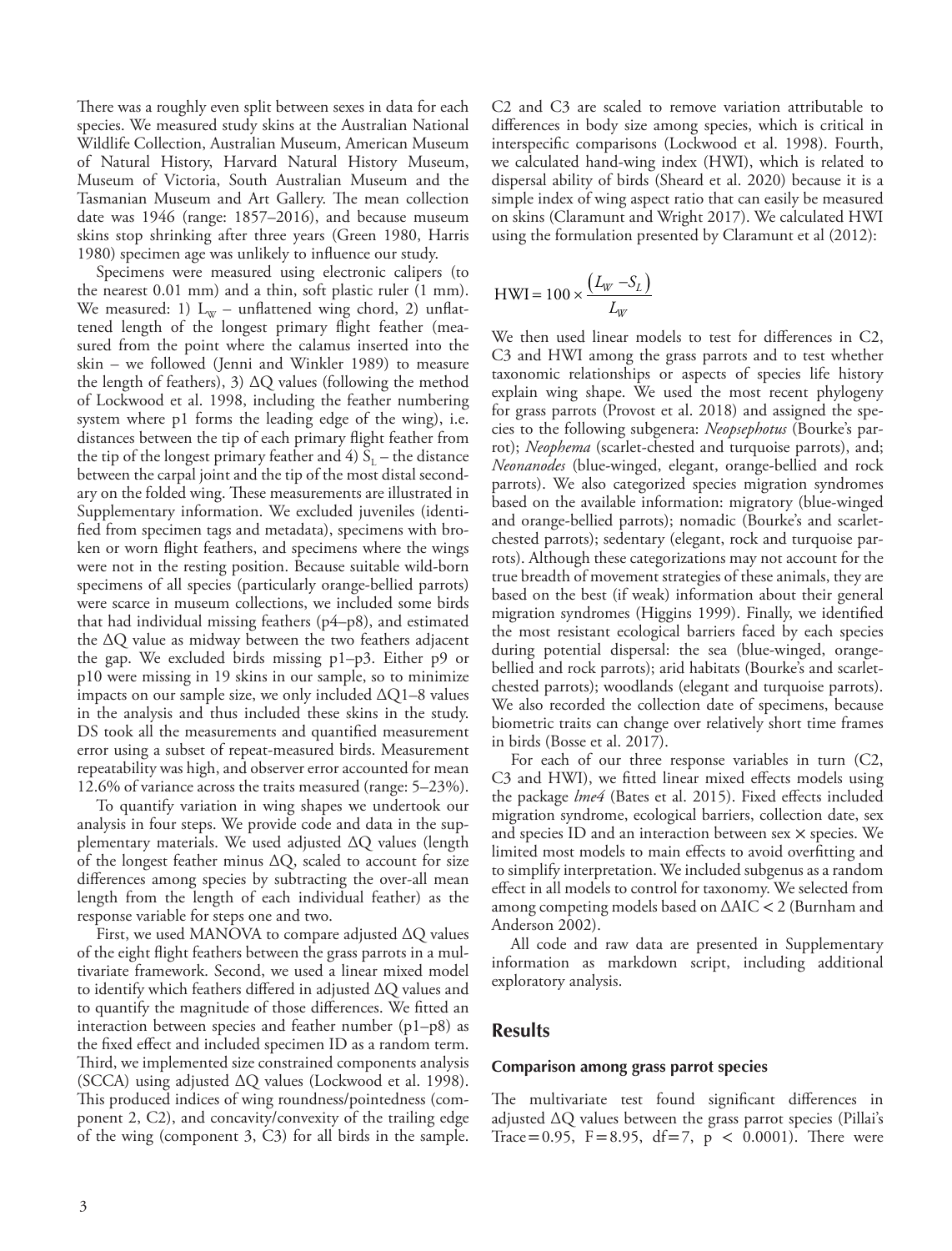significant differences in the adjusted ΔQ values of each feather among species. Estimated mean lengths of each feather for all species (averaged over the sexes) are in Fig. 1 (standard errors and confidence intervals are given in Supplementary Material, pages 20–22). In Fig. 2 we illustrate the differences in feather lengths between the most extreme examples, i.e. the Bourke's, orange-bellied and turquoise parrots. Orangebellied parrots overlapped extensively in wing shape with their closest relatives in the subgenus *Neonanodes*, plus the scarlet-chested parrot, whereas Bourke's and turquoise parrots had the most divergent wings of the species tested.

The best model of C2 (Table 1) included an interaction between sex and species (raw data, means and standard errors are presented as a beeswarm for each species in Fig. 3). Birds with high values for C2 (wing pointedness) had longer distal feathers but shorter proximal feathers than individuals with low values of C2.

For C3 we found equivalent support for the model that included the effect of species (raw data, means and standard errors are presented as a beeswarm for each species in Fig. 3), and also for the model that contained an effect of ecological barriers (Table 1). Based on the latter model, mean  $C3 \pm SE$ was  $1.4 \pm 1.2$  for species in arid environments,  $0.2 \pm 1.3$  for those that fly over the sea and  $-0.01 \pm 1.2$  for woodland species. Pairwise contrasts showed that only arid and woodland species differed significantly to one another in C3 (species that fly over the sea did not differ in C3 to the other two groups – Supplementary information R Markdown script). Based on the raw data and means for each species (Fig. 3),

we preferred the species model rather than the one containing the effects of ecological barriers. This is because the latter model concealed obvious species-level patterns of variation in the data. Specifically, Bourke's and turquoise parrots were likely responsible for the effects predicted in the ecological barriers model, and Fig. 3 shows they differed in C3 to the other species in their shared ecological barrier category (i.e. respectively, scarlet-chested and elegant parrots). Birds with high values of C3 had shorter distal primaries, but longer proximal primaries than those with low values of C3.

The best model of HWI (Table 1) included only the effect of species (Fig. 3).

Supplementary information (R Markdown script) for all species by sex estimates, standard errors and pairwise comparisons for C2, C3 and HWI plus additional exploratory analysis and visualizations of the raw data.

#### **Discussion**

Support for our hypothesis that the wing shape of grass parrots would correspond to the suspected migration syndrome of species was not clear-cut. This is because in all aspects of wing shape, grass parrots showed extensive overlap among species irrespective of purported migration syndrome. Strongly migratory species (orange-bellied, blue-winged parrots) overlapped in C2, C3 and HWI with one another, but also with related sedentary (elegant parrot) and non-migratory (rock parrot) species in some or all aspects of wing shape. Elegant



Figure 1. Modeled estimates of the mean length of each primary flight feather of the grass parrots. The feather that forms the leading edge of the wing is numbered one, and numbers increase proximally. Feather lengths are adjusted to account for differences in size among species (mean feather lengths for each species were subtracted from the overall length of each feather to maintain the mm scale).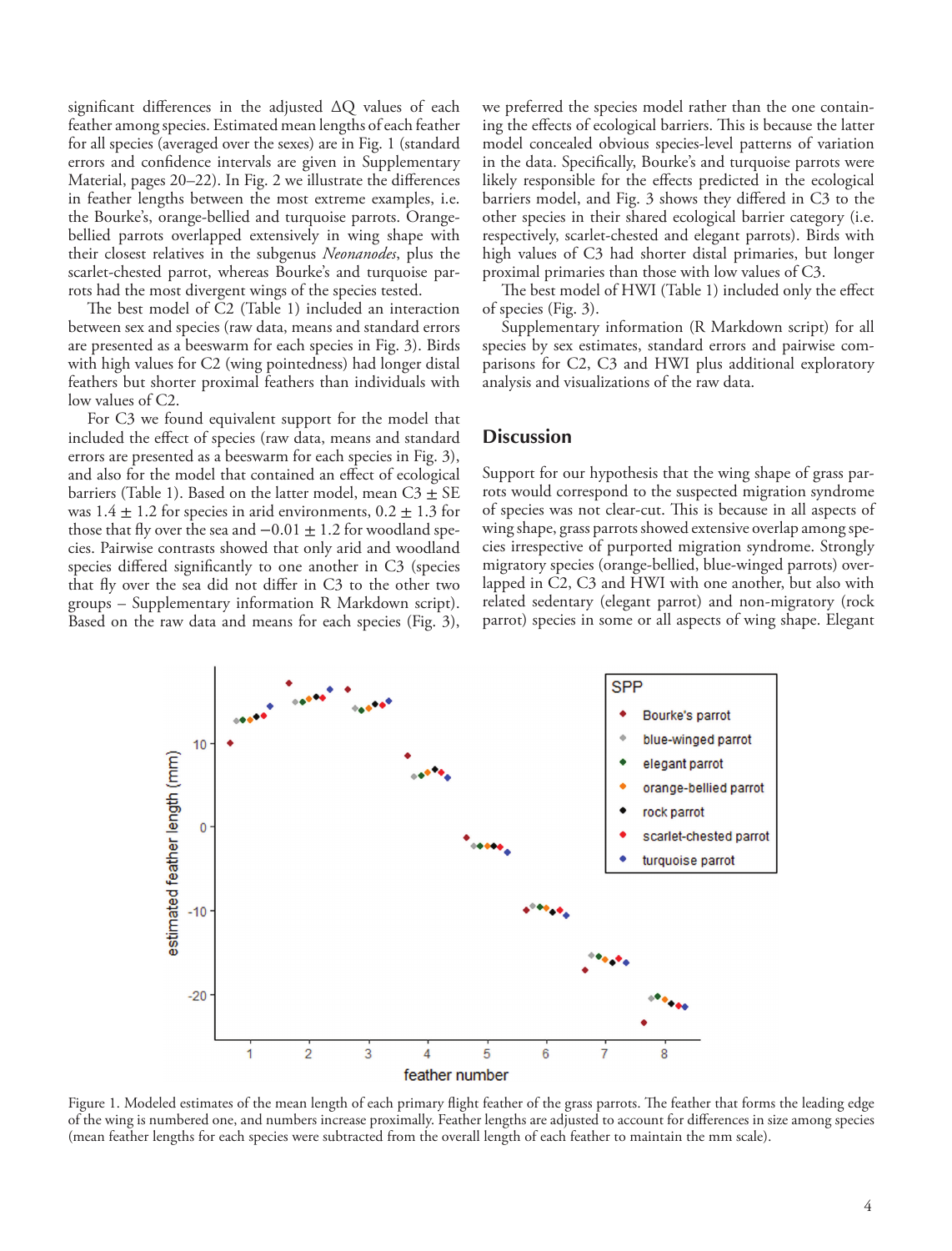Orange-bellied parrot



Figure 2. Illustrated examples of wing shape among three grass parrot species with 1 cm scale bars. The Bourke's parrot lives in arid areas and may be nomadic; orange-bellied parrots live in coastal areas and migrate over the sea; turquoise parrots live in woodlands and are sedentary. These images are based on real feather lengths of each species. When size is accounted for the relative lengths of the individual feathers among species are independent of taxonomy, purported migratory syndrome or the most resistant ecological barriers faced by each species. The best model of feather length in the grass parrots included effects of species ID and sex. The wing shape of orange-bellied parrots overlapped with that of most other grass parrots, whereas Bourke's and turquoise parrots are most different to the other species.

parrots, believed to be mostly sedentary, had the lowest HWI of any species in its clade. This is in line with expectations under our hypothesis, but HWI, C2 and C3 of elegant parrots substantially overlapped with migrants. This suggests they are to some extent capable of dispersal and that HWI is too coarse to differentiate among closely related species. Turquoise parrots, also believed to be sedentary, overlapped with migrants in HWI. However, C2 and C3 of turquoise parrots were higher and lower (respectively) than most other species. This is at least partly attributable to the lengths of

Table 1. List of models fitted to each response variable ranked by AIC. \* indicates the preferred model.

| Response   |                       |    |        |       |
|------------|-----------------------|----|--------|-------|
| variable   | Fixed effect          | df | AIC    | ∆AIC  |
| C2         | Sex $\times$ species* | 16 | 937.74 | 0.00  |
|            | Species               | 9  | 940.59 | 2.85  |
|            | Migration syndrome    | 5  | 955.96 | 18.22 |
|            | Sex                   | 4  | 956.08 | 18.34 |
|            | Null                  | 3  | 956.43 | 18.69 |
|            | Ecological barriers   | 5  | 957.88 | 20.14 |
|            | Collection date       | 4  | 966.46 | 28.72 |
| C3         | Species*              | 9  | 839.86 | 0.00  |
|            | Ecological barriers   | 5  | 841.68 | 1.82  |
|            | Migration syndrome    | 5  | 841.98 | 2.13  |
|            | $Sex \times species$  | 16 | 843.93 | 4.07  |
|            | Null                  | 3  | 847.09 | 7.23  |
|            | Sex                   | 4  | 850.10 | 10.25 |
|            | Collection date       | 4  | 858.62 | 18.77 |
| <b>HWI</b> | $Sex \times species$  | 16 | 913.29 | 0.00  |
|            | Species*              | 9  | 913.59 | 0.30  |
|            | Migration syndrome    | 5  | 917.50 | 4.21  |
|            | Ecological barriers   | 5  | 920.13 | 6.84  |
|            | Null                  | 3  | 926.62 | 13.34 |
|            | Sex                   | 4  | 929.23 | 15.94 |
|            | Collection date       | 4  | 936.46 | 23.17 |

the most distal three primary feathers, which were longer in turquoise parrots than most other grass parrots, and likewise, their proximal primaries were shorter than most other species (except for Bourke's parrots). The two purportedly nomadic, arid adapted species had some overlap with one another in C2 and C3, but little overlap in HWI. Taxonomic relationships may explain these differences. Scarlet-chested parrots had similar wing shapes to more closely related migratory *Neophema* spp., but Bourke's parrots differed in all aspects of wing shape to the other grass parrots. Bourke's parrots are the sister lineage to *Neophema*, and had shorter first flight feathers, longer second and third feathers, and shorter proximal flight feathers than any grass parrot.

Our results highlight major gaps in knowledge about the grass parrots. The (mostly) speculative categorization of grass parrots as migratory, sedentary or nomadic did not correspond to obvious differentiation in the wing shape of different species. Our results suggest that 'sedentary' grass parrots have wings suited to long distance dispersal, which may explain anecdotal evidence of occasional irruptive movements of these species reported in the literature (Higgins 1999). Given that wing shapes are subject to multiple discrete selective pressures, our results raise new questions about the ecology of grass parrots in the wild. Intense selection on wing shape during migration over the sea or nomadism in arid environments intuitively would produce the pointed wings of migratory or nomadic grass parrots. However, the similar wing shapes of non-migratory species suggests that there may be strong selection on ordinarily sedentary grass parrots to undertake long movements, even if these dispersal events are irregular. For example, droughts may exert strong but temporary selection for individuals capable of moving over inhospitable habitats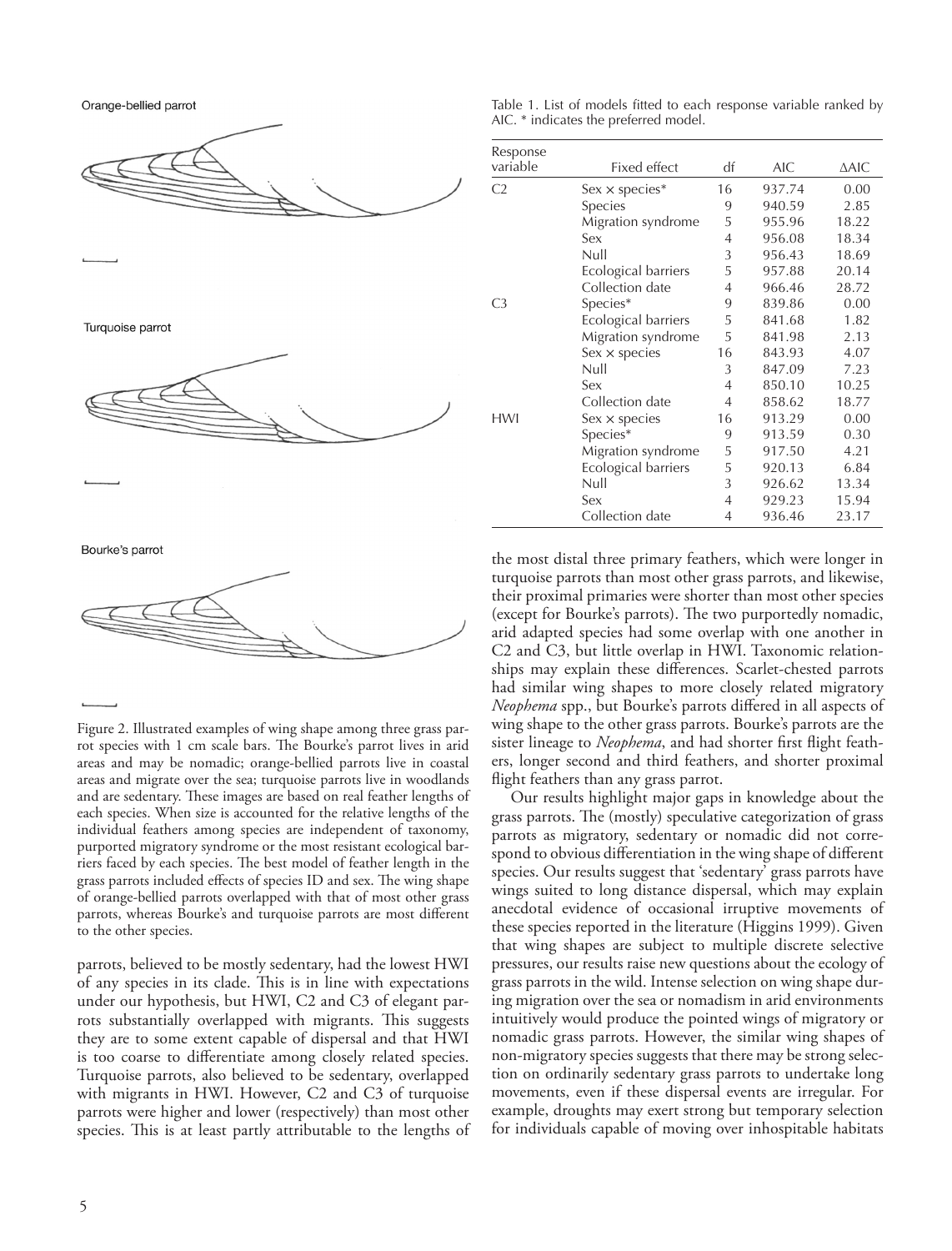

Figure 3. Estimates of means and confidence intervals from the preferred models for C2 (wing pointedness), C3 (wing convexity) and HWI (hand-wing index) for each grass parrot species. For C2 the species are broken into sexes (f=female, m=male). Species are:  $BP = Bourke's$ parrot, BWP=blue-winged parrot, EP=elegant parrot, OBP=orange-bellied parrot, RP=rock parrot, SCP=scarlet-chested parrot, TP=turquoise parrot.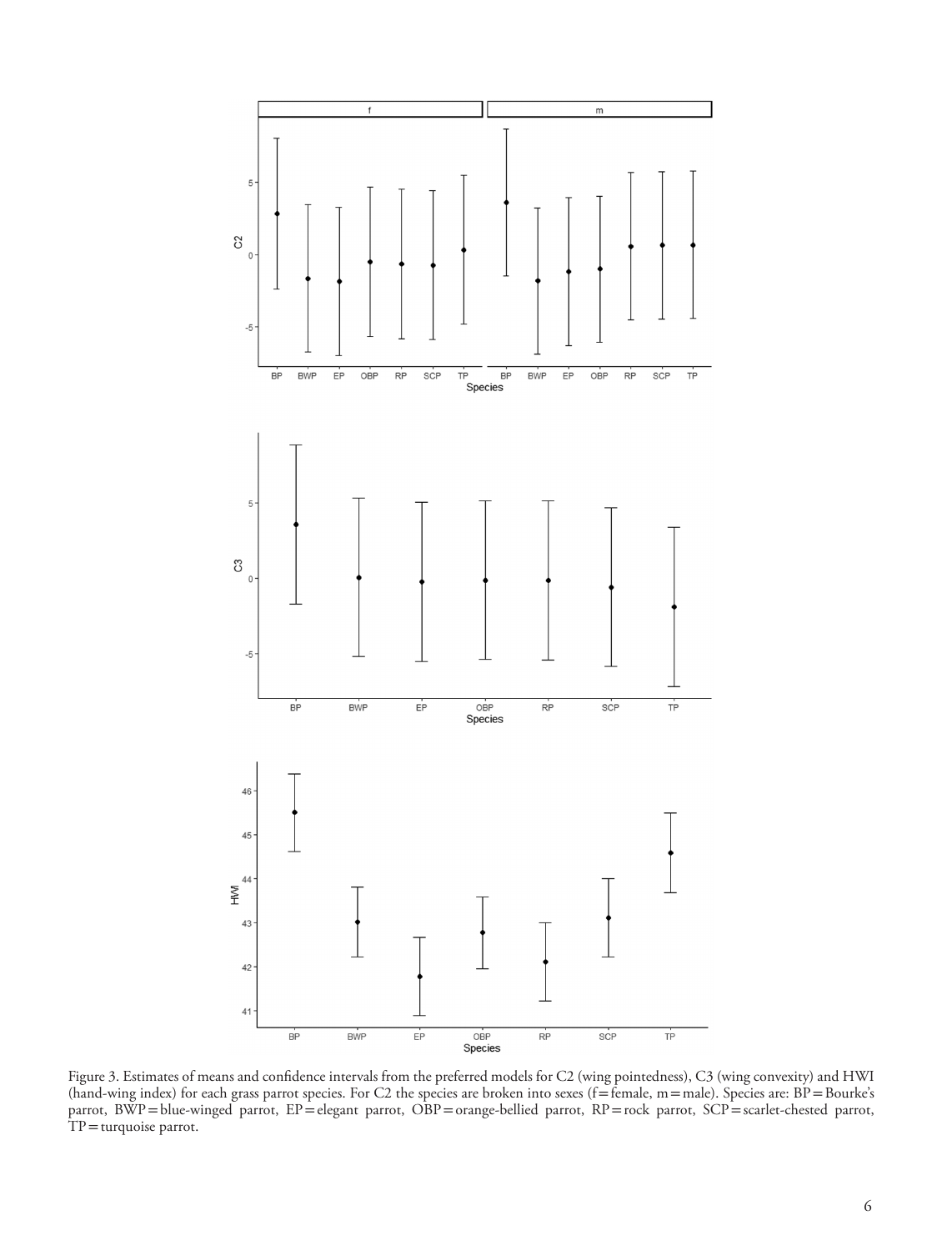efficiently while searching for refugia. This pattern of movement falls within the continuum between sedentary, nomadic and regular migratory behavior (Dingle 2008b). If infrequent but long-distance dispersal events are an important selective process, pointed wings should persist in sedentary populations provided they do not incur fitness costs during ordinary life. Further research could test this hypothesis, which may provide important new information about the ecology of grass parrots and an important nuance to the study of migratory syndromes and wing shapes. In environments that experience extreme fluctuation between good and bad times, the need for a 'back up' ability to disperse in bad times may be an important but overlooked selective pressure.

Our study provides a taxonomically controlled example of the complex interplay of environment, life history and taxonomy on wing shape. Mobile animals are disproportionately vulnerable to threats encountered at different locations and life stages, so understanding how and why species move is fundamental to conservation. Our study leads to a new hypothesis that intermittent, temporary dispersal phases of life history experienced in variable environments may be crucial to understanding population dynamics and evolution in otherwise sedentary species. As global heating increases the variability of habitat suitability of the world's habitats, our results provide an interesting new direction for research on how less vagile species may cope during bad times.

*Acknowledgements* – We thank Belinda Bauer, Bentley Bird, Katie Date, Matthew Eyles, Carolyn Hogg, Phillipa Horton, Leo Joseph, Kathryn Medlock, Maya Penck, Yi-Kai Tea, Leah Tsang and Jeremiah Trimble. Thanks to Peter Marsack for the illustrations.

*Funding* – This project was funded by 1609 supporters of the crowdfunding campaign 'Operation OBP', the Australian Government's National Landcare Program and the Australian Government's National Environmental Science Program through the Threatened Species Recovery Hub.

*Conflicts of interest* – None.

*Permits* – Permission was received from all museums to handle study skins.

#### **Author contributions**

**Dejan Stojanovic**: Conceptualization (lead); Data curation (lead); Formal analysis (equal); Funding acquisition (equal); Investigation (lead); Methodology (equal); Project administration (equal); Resources (equal); Writing – original draft (lead); Writing – review and editing (lead). **Teresa Neeman**: Data curation (equal); Formal analysis (equal); Methodology (equal); Visualization (lead); Writing – review and editing (supporting). **Robert Heinsohn**: Funding acquisition (equal); Project administration (equal); Resources (equal); Supervision (equal); Validation (supporting); Writing – original draft (supporting); Writing – review and editing (supporting).

# **Transparent Peer Review**

The peer review history for this article is available at https:// publons.com/publon/10.1111/JAV.02586

#### **Data and code**

Data and code will be archived at Dryad on acceptance. Data will be available from the Dryad Digital Repository: <http:// dx.doi.org/10.5061/dryad.5qfttdz3q>.

### **References**

- Bates, D., Maechler, M., Bolker, B. and Walker, S. 2015. Fitting linear mixed-effects models using lme4. – J. Stat. Softw. 67: 1–48.
- Bosse, M., Spurgin, L. G., Laine, V. N., Cole, E. F., Firth, J. A., Gienapp, P., Gosler, A. G., Mcmahon, K., Poissant, J., Verhagen, I., Groenen, M. A. M., Van Oers, K., Sheldon, B. C., Visser, M. E. and Slate, J. 2017. Recent natural selection causes adaptive evolution of an avian polygenic trait. – Science 358: 365.
- Burnham, K. P. and Anderson, D. R. 2002. Model selection and multimodel inference: a practical information–theoretic approach, 2nd edn. – Springer-Verlag.
- Carvalho Provinciato, I. C., Araújo, M. S. and Jahn, A. E. 2018. Drivers of wing shape in a widespread Neotropical bird: a dual role of sex-specific and migration-related functions. – Evol. Ecol. 32: 379–393.
- Claramunt, S., Derryberry Elizabeth, P., Remsen, J. V. and Brumfield Robb, T. 2012. High dispersal ability inhibits speciation in a continental radiation of passerine birds. – Proc. R. Soc. B 279: 1567–1574.
- Claramunt, S. and Wright, N. A. 2017. Using museum specimens to study flight and dispersal. – In: The extended specimen: emerging frontiers in collections-based ornithological research. CRC Press, pp. 127–141.
- Dept of Environment Land Water and Planning. 2016. National recovery plan for the orange-bellied parrot *Neophema chrysogaster*. – Dept of Environment Land Water and Planning 2016, Canberra, Australia.
- Dingle, H. 2008a. Bird migration in the Southern Hemisphere: a review comparing continents. – Emu Austral Ornithol. 108: 341–359.
- Dingle, H. 2008b. Bird migration in the Southern Hemisphere: a review comparing continents. – Emu 108: 341–359.
- Fernández, G. and Lank, D. B. 2007. Variation in the wing morphology of western sandpipers (*Calidris mauri*) in relation to sex, age class and annual cycle. – Auk 124: 1037–1046.
- Green, G. H. 1980. Decrease in wing length of skins of ringed plover and dunlin. – Ringing Migr. 3: 27–28.
- Gustafsson, L. 1988. Foraging behaviour of individual coal tits, *Parus ater*, in relation to their age, sex and morphology. – Anim. Behav. 36: 696–704.
- Harris, M. P. 1980. Post-mortem shrinkage of wing and bill of puffins. – Ringing Migr. 3: 60–61.
- Higgins, P. J. (ed.) 1999. Handbook of Australian, New Zealand and Antarctic birds. – Oxford Univ. Press.